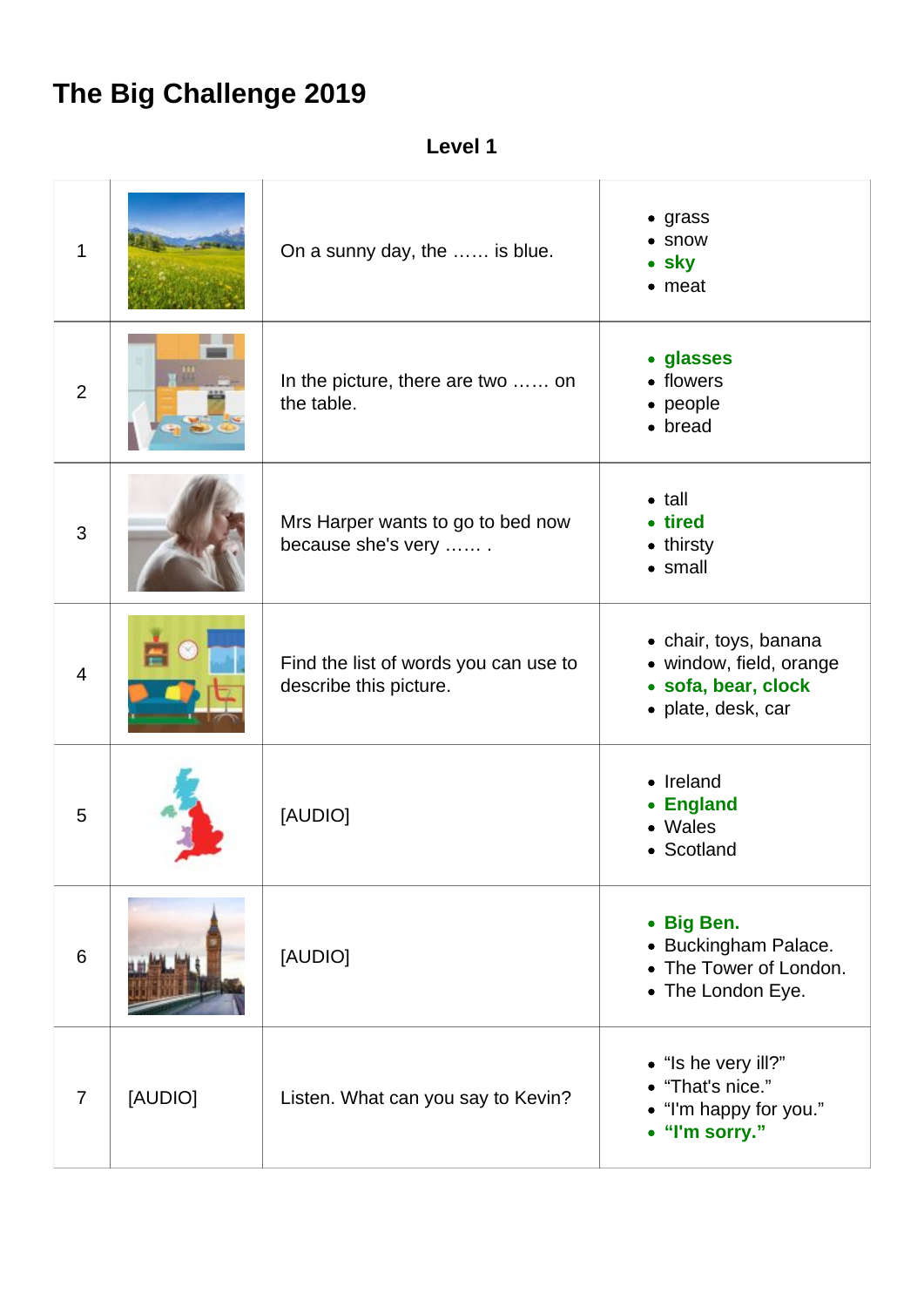| 8  | [AUDIO] | Listen. What can William say to<br>Fiona?                            | • "See you tomorrow."<br>• "Have a nice time."<br>• "You're welcome."<br>• "Good luck."                                                        |
|----|---------|----------------------------------------------------------------------|------------------------------------------------------------------------------------------------------------------------------------------------|
| 9  |         | This is a picture of                                                 | • boys and girls at<br>school<br>• a busy street<br>• a girl and her mother<br>• an English house                                              |
| 10 |         | The girl on the left has got                                         | • short brown hair<br>• long blonde hair<br>• a white shirt<br>• a book in her hand                                                            |
| 11 |         | The boy next to the girl on the left is<br>.                         | • not wearing a tie<br>• looking at his<br>computer<br>• smiling at us<br>• not very happy                                                     |
| 12 |         | This is from a school website. Find<br>the right title for the text. | • A Holiday Job<br>• A Weekend in the<br>Country<br>• Summer by the Sea<br>• Strawberries Jam                                                  |
| 13 |         | Tom helps on the farm because                                        | • he loves strawberries<br>• it's fun and he can<br>make some money<br>• he doesn't like hard<br>work<br>• his aunt and uncle<br>don't pay him |
| 14 |         | Students who work on the farm in<br>the summer                       | • must work 6 hours a<br>day<br>• must be under 14<br>• can work for just an<br>hour a day<br>• must work for a full<br>day                    |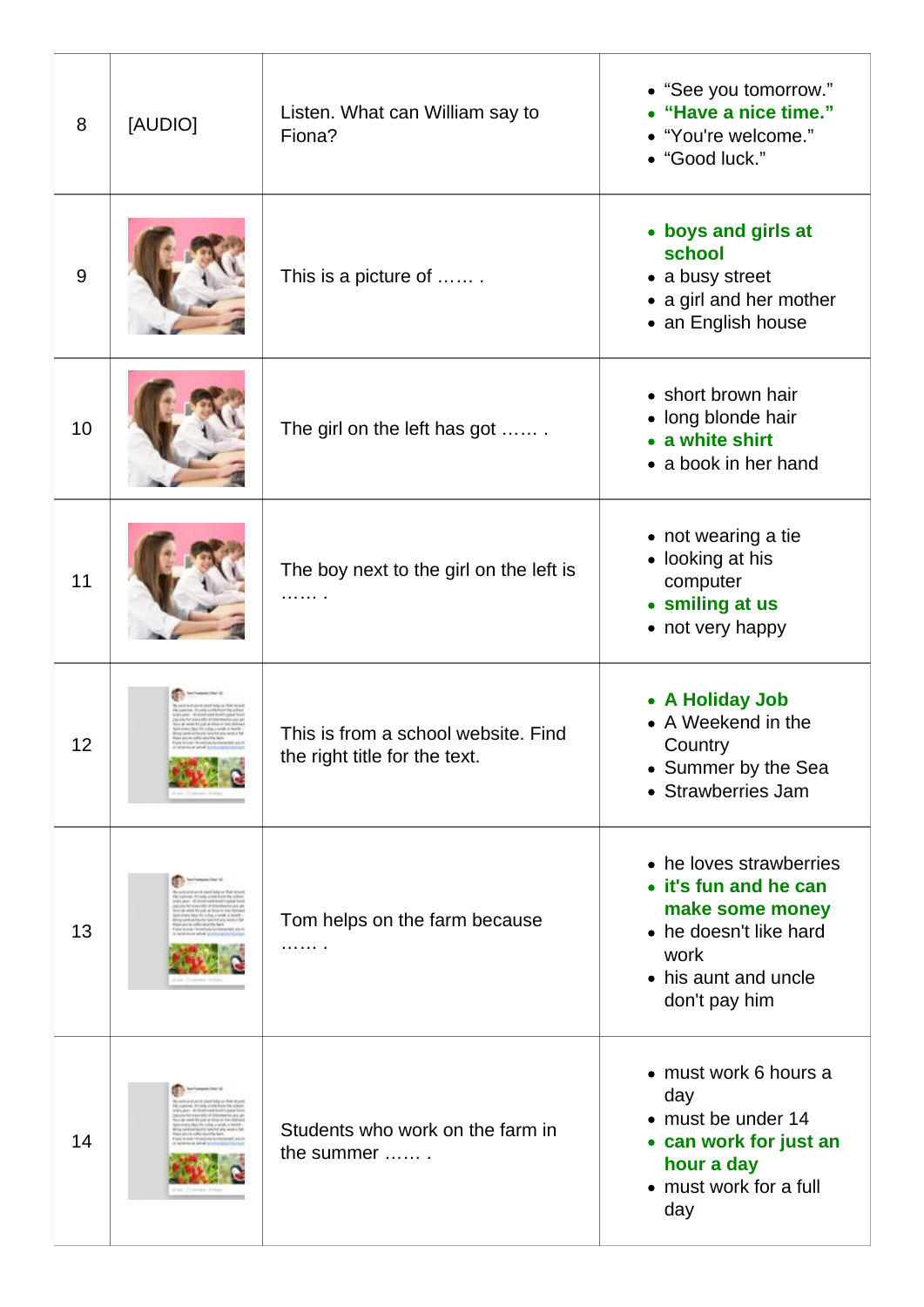| 15 |         | If you work a whole day on the farm,<br>.                                                                               | • they pay you for six<br>hours' work<br>• you can have lunch in<br>a café<br>• Tom's aunt and uncle<br>give you lunch<br>• you can't start<br>before 9am  |
|----|---------|-------------------------------------------------------------------------------------------------------------------------|------------------------------------------------------------------------------------------------------------------------------------------------------------|
| 16 | [AUDIO] | Listen. Where are they?                                                                                                 | • In the bathroom.<br>$\bullet$ On a ship.<br>• In a park.<br>• In the school cafeteria.                                                                   |
| 17 | [AUDIO] | Listen. What time is it?                                                                                                | $\bullet$ It's 8.50 in the<br>evening.<br>· It's bedtime.<br>$\bullet$ It's 8.15 in the<br>morning.<br>$\bullet$ It's 7.45 in the<br>morning.              |
| 18 | [AUDIO] | Listen to the conversation at a<br>restaurant. The man is asking<br>Jennifer Hobson a question. What<br>can she answer? | • "Jennifer."<br>• "Hobson."<br>• "Jenny."<br>• "Jennifer Hobson."                                                                                         |
| 19 | [AUDIO] | Listen. What can you say about the<br>man and the woman?                                                                | • They're driving and<br>they're lost.<br>• They've got problems<br>with a new TV.<br>• They're playing a card<br>game.<br>• They're learning to<br>dance. |
| 20 |         | The dogs  in the garden.                                                                                                | $\bullet$ is<br>$\bullet$ are<br>$\bullet$ have<br>$\bullet$ am                                                                                            |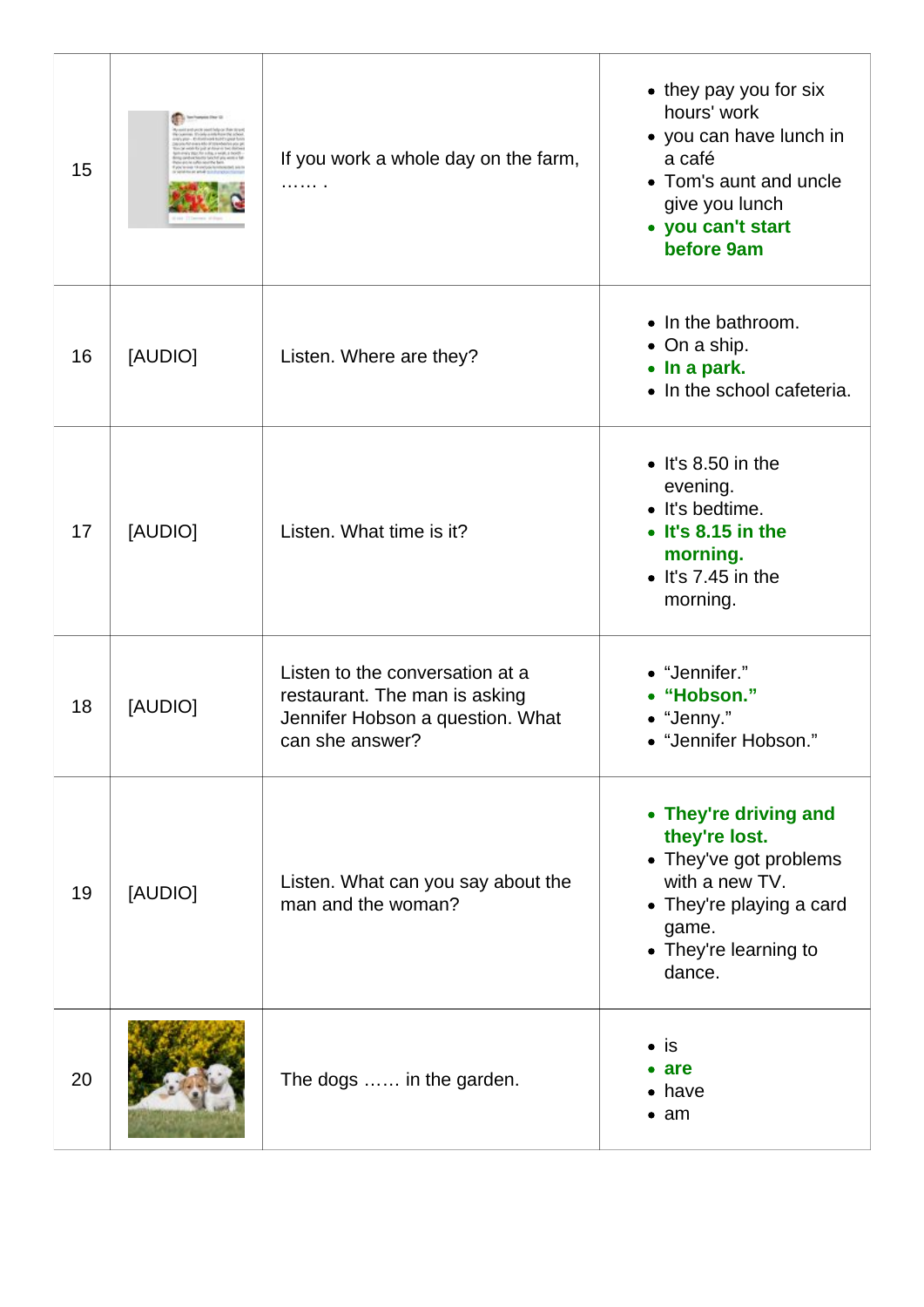| 21 | $3x + 4y(2a)\sqrt{r^2+5x-q^2}$<br>$\chi_{\rm{1.1}} - 3375$ ) + 30 ad<br>$44/100 - (777)$ | My maths teacher's                            | • are in the playground<br>• work very hard<br>• got a new car<br>• not today    |
|----|------------------------------------------------------------------------------------------|-----------------------------------------------|----------------------------------------------------------------------------------|
| 22 |                                                                                          | Ugh! I  eat this cake. It's<br>horrible!      | • don't like<br>$\bullet$ can't<br>$\bullet$ hate<br>• not want                  |
| 23 |                                                                                          | George  to bed late on<br>Saturdays.          | $\bullet$ is often<br>• sometimes goes<br>$\bullet$ makes<br>$\bullet$ never has |
| 24 |                                                                                          | Sarah usually  at 8 o'clock.                  | • is getting up<br>• has breakfast<br>• has got dinner<br>• having a cup of tea  |
| 25 |                                                                                          | "What  they ?" "A horror<br>film."            | • are  watching<br>• are  frightening<br>· do  look at<br>$\bullet$ can  have on |
| 26 | [AUDIO]                                                                                  | Listen. This word rhymes with<br>66<br>. ".   | $\bullet$ there<br>near<br>$\bullet$ her<br>$\bullet$ fire                       |
| 27 | [AUDIO]                                                                                  | Listen. What word or words do you<br>hear?    | • what is<br>• watches<br>• washes<br>• want his                                 |
| 28 | [AUDIO]                                                                                  | Listen and complete the "family" of<br>words. | $\bullet$ face<br>• jumper<br>• river<br>$\bullet$ find                          |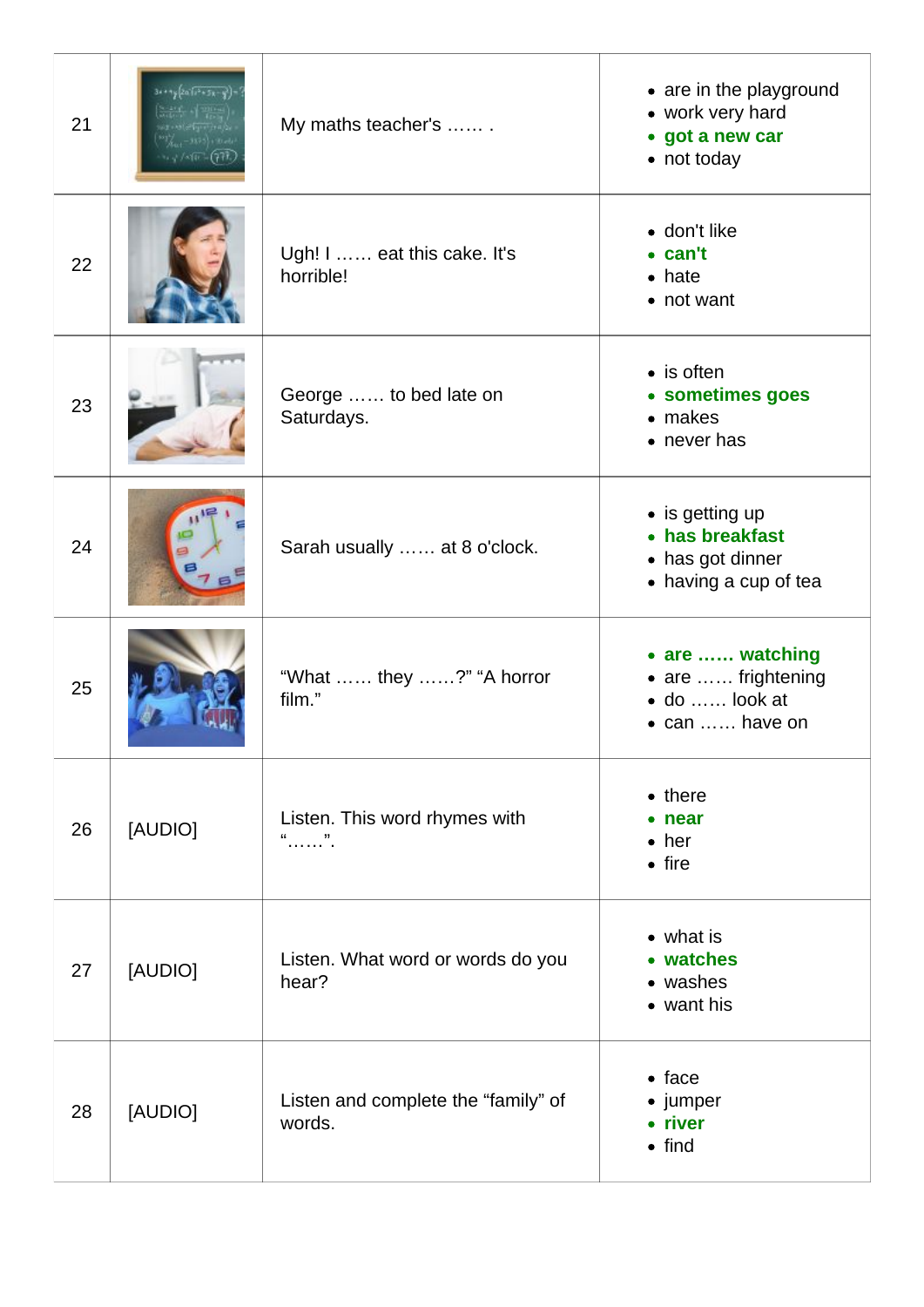| 29 |         | [AUDIO]                                                                                          | • Bacon and eggs.<br>• Ham and cheese.<br>• Fish and chips.<br>• Roast beef.                                   |
|----|---------|--------------------------------------------------------------------------------------------------|----------------------------------------------------------------------------------------------------------------|
| 30 |         | In Britain, the day before the 25th of<br>December is called                                     | • Christmas Night<br>• Boxing Day<br>• Christmas Eve<br>• Saint Nicholas                                       |
| 31 |         | $Red + white = $                                                                                 | $\bullet$ grey<br>• yellow<br>• pink<br>$\bullet$ black                                                        |
| 32 |         | When the traffic  are red, you<br>must stop.                                                     | • lights<br>• colours<br>$\bullet$ stops<br>• streets                                                          |
| 33 |         | This  means you can't walk on<br>the grass.                                                      | $\bullet$ show<br>$\bullet$ letter<br>• sign<br>• poster                                                       |
| 34 |         | I don't understand all the controls on<br>this machine. For example, the blue<br>buttons. What ? | • do they make<br>• does happen<br>• are they for<br>• can I do them                                           |
| 35 |         | [AUDIO]                                                                                          | • "This is the right way."<br>• "Perhaps it's too dark."<br>• "Is this my size?"<br>• "I really like it here." |
| 36 | [AUDIO] | Listen. What can the teacher say to<br>the children?                                             | • "Don't stop!"<br>• "Be quiet!"<br>• "Wake up!"<br>• "Don't talk fast!"                                       |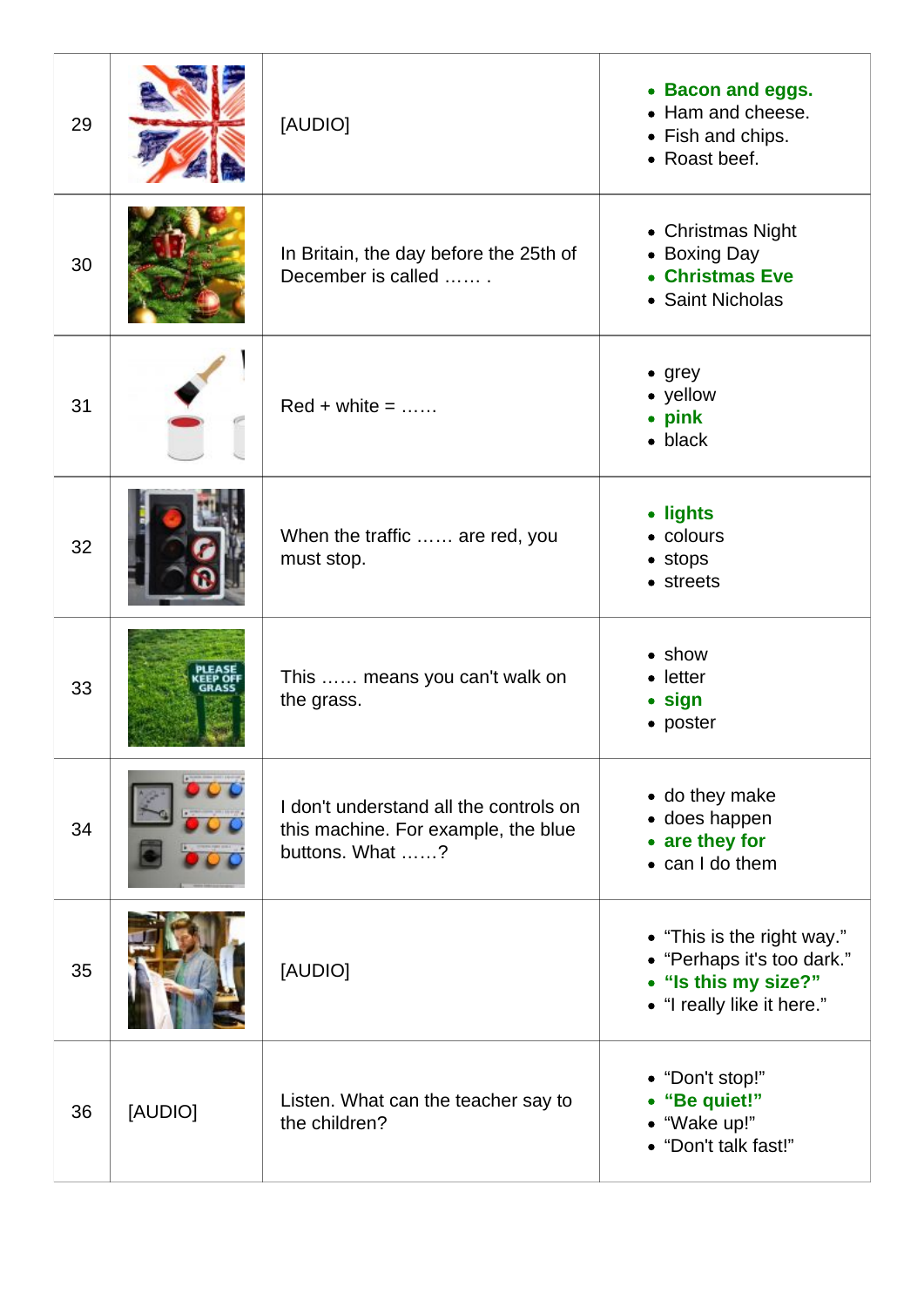| 37 |         | [AUDIO]                                                                                                                               | • "Can I give you a lift,<br>Jimmy?"<br>• "Would you like to ride<br>it, Jimmy?"<br>• "Do you want to get<br>on, Jimmy?"<br>• "I can stay with you,<br>Jimmy."             |
|----|---------|---------------------------------------------------------------------------------------------------------------------------------------|----------------------------------------------------------------------------------------------------------------------------------------------------------------------------|
| 38 |         | Find the right title for this picture.                                                                                                | • A Walk in the Forest<br>• A Ride in the Park<br>• A Difficult Match<br>• Winning the Race                                                                                |
| 39 | [AUDIO] | Listen. What is the woman talking<br>about?                                                                                           | • Her new computer.<br>Her new car.<br>• Her new bed.<br>• Her new dress.                                                                                                  |
| 40 | [AUDIO] | Listen. What can the girl say to Tom<br>now?                                                                                          | • "Let's go and have a<br>look at the office."<br>• "You must read it. It's<br>excellent."<br>• "There's pizza if you<br>prefer."<br>• "It's by a very<br>famous painter." |
| 41 | [AUDIO] | Listen. These pairs of words sound<br>similar, but not exactly the same.<br>Find another pair of words that do<br>NOT sound the same. | $\bullet$ for, four<br>• cold, called<br>• there, their<br>• meet, meat                                                                                                    |
| 42 |         | Find the word that is NOT<br>associated with music.                                                                                   | $\bullet$ drum<br>hill<br>• keyboard<br>• single                                                                                                                           |